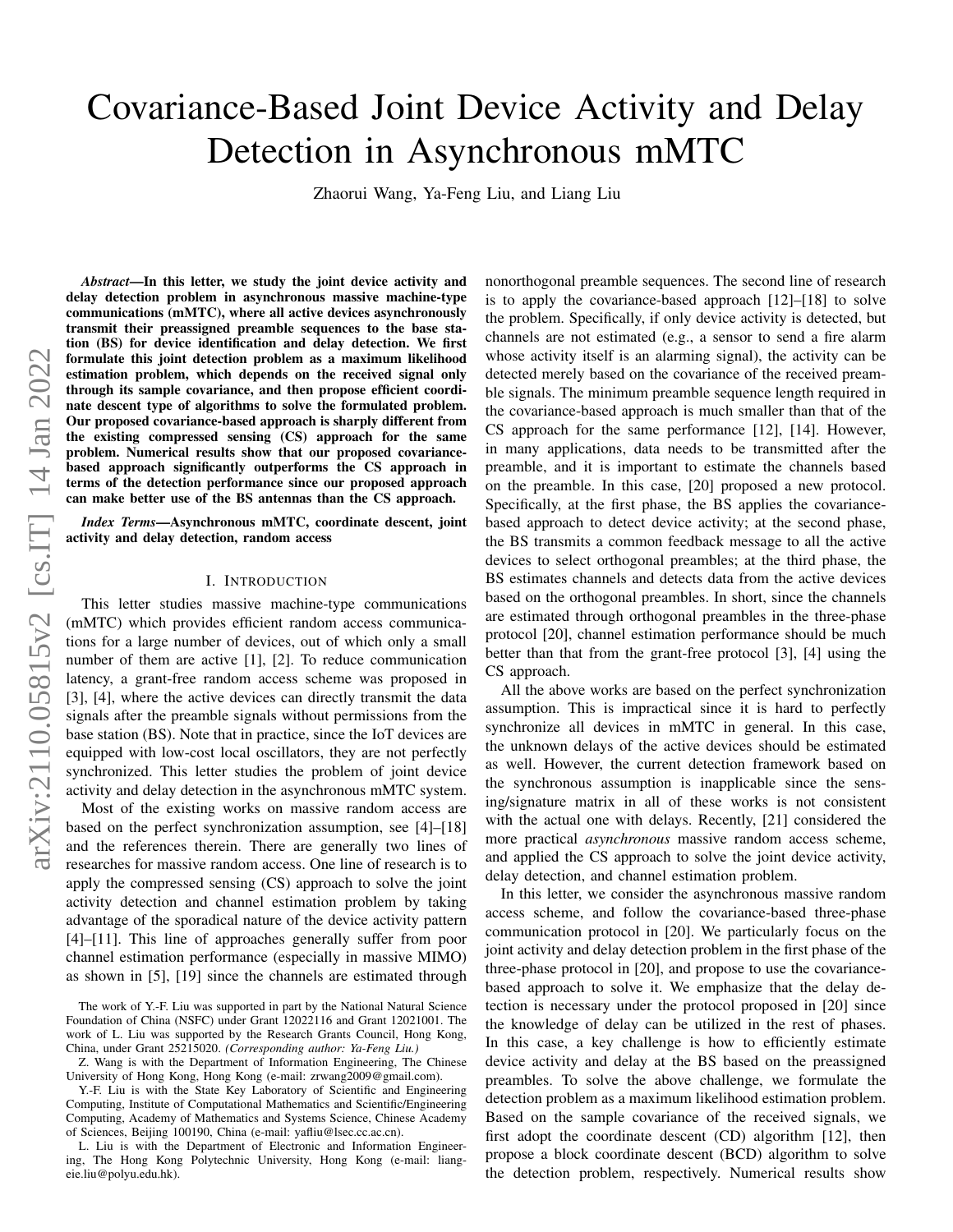that our proposed covariance-based approaches have significant performance improvement compared with the CS approach in [\[21\]](#page-4-11). A key intuition is that, the covariance-based approach can make better use of the BS antennas such that its solution is more accurate than that of the CS approach. It is worth mentioning that the techniques developed in this paper can be further extended to the cell-free massive connectivity [\[22\]](#page-4-12) in which the devices are more difficult to synchronize than the single-cell setup studied in this paper.

# II. SYSTEM MODEL AND PROBLEM FORMULATION

### *A. System Model*

This letter studies a narrowband uplink system which consists of a BS equipped with  $M$  antennas and  $N$  single-antenna devices. Due to the sporadic traffic, only  $K \ll N$  devices are active at each coherence block. Let  $\alpha_n$  be an activity indicator of device n, and

$$
\alpha_n = \begin{cases} 1, & \text{if device } n \text{ is active,} \\ 0, & \text{otherwise,} \end{cases} \quad n = 1, \dots, N. \quad (1)
$$

The set containing the indices of  $K$  active devices is denoted as  $\mathcal{K} = \{n : \alpha_n = 1, \forall n\}.$  We assume block-fading channels, i.e., the channels remain roughly constant within each coherence block, but may vary among different coherence blocks. Let  $\sqrt{\beta_n}h_n \in \mathbb{C}^{M \times 1}$  be the channel between device n and the BS, where  $\beta_n$  is the large-scale fading component, and  $h_n$  follows the independent and identically distributed (i.i.d.) Rayleigh fading model, i.e.,  $h_n \sim \mathcal{CN}(0, I)$ , ∀n. In addition, the devices are not perfectly synchronized since the devices are equipped with low-cost local oscillators. We assume that the transmitted packet of each active device  $n \in \mathcal{K}$  is delayed by  $\tau_n \in \{0, \ldots, \tau_{\text{max}}\}\$ symbols, where  $\tau_{\text{max}}$  is the maximum delay for all the devices and is assumed to be known at the BS. The delay of each active device is unknown and needs to be estimated.

Each device is preassigned a unique preamble sequence  $s_n \in \mathbb{C}^{L \times 1}$ ,  $n = 1, ..., N$ , where  $L < N$  is the preamble sequence length. Then, for active device  $n \in \mathcal{K}$ , it starts to transmit sequence  $s_n$  at the beginning of the  $\tau_n + 1$  time slot. Note that in this letter, one time slot equals one symbol duration. We use the two terms interchangeably. Given the delay  $\tau_n$ , define the effective preamble sequence of device  $n$  as

$$
\bar{\boldsymbol{s}}_{n,\tau_n} = [\underbrace{0,\ldots,0}_{\tau_n}, \boldsymbol{s}_n, \underbrace{0,\ldots,0}_{\tau_{\text{max}}-\tau_n}]^T, \ n = 1,\ldots,N. \tag{2}
$$

In this case, the received signal  $Y \in \mathbb{C}^{(L+\tau_{\text{max}}) \times M}$  from time slot 1 to time slot  $L + \tau_{\text{max}}$  is expressed as

$$
\boldsymbol{Y} = \sum_{n=1}^{N} \alpha_n \sqrt{\beta_n} \bar{\boldsymbol{s}}_{n,\tau_n} \boldsymbol{h}_n^T + \boldsymbol{Z},
$$
 (3)

where  $\mathbf{Z} = [\mathbf{z}_1, \dots, \mathbf{z}_M]$  is the additive white Gaussian noise with  $z_m \sim \mathcal{CN}(0, \sigma^2 I)$ ,  $\forall m$ . To express the received signal at the BS in a more compact form, denote

<span id="page-1-7"></span>
$$
\theta_{n,\tau} = \begin{cases} 1, & \text{if } \alpha_n = 1 \text{ and } \tau = \tau_n, \\ 0, & \text{otherwise,} \end{cases} \quad \forall n, \tau. \tag{4}
$$

In other words,  $\theta_{n,\tau} = 1$  only if device *n* is active, and its delay is of  $\tau_n$  symbol durations. In addition, denote  $S =$  $\left[\bar{S}_1, \bar{S}_2, \ldots, \bar{S}_N\right]$ , where  $\bar{S}_n = \left[\bar{s}_{n,0}, \bar{s}_{n,1}, \ldots, \bar{s}_{n,\tau_{\text{max}}} \right]$ ;  $\gamma =$   $diag(\gamma_1, \gamma_2, \dots, \gamma_N)$ , where  $\gamma_n = diag(\gamma_{n,0}, \dots, \gamma_{n,\tau_{\max}})$ and  $\gamma_{n,\tau} = \beta_n \theta_{n,\tau}$ ;  $\boldsymbol{H} = [\boldsymbol{H}_1, \boldsymbol{H}_2, \dots, \boldsymbol{H}_N]^T$ , where  $\boldsymbol{H}_n =$  $[h_n, h_n, \ldots, h_n]$ . In this case, Y in [\(3\)](#page-1-0) is rewritten as  $\frac{1}{\tau_{\max}+1}$ 

<span id="page-1-1"></span>
$$
\boldsymbol{Y} = \sum_{n=1}^{N} \sum_{\tau=0}^{\tau_{\text{max}}} \theta_{n,\tau} \sqrt{\beta_n} \bar{\boldsymbol{s}}_{n,\tau} \boldsymbol{h}_n^T + \boldsymbol{Z} = \boldsymbol{S} \boldsymbol{\gamma}^{\frac{1}{2}} \boldsymbol{H} + \boldsymbol{Z}.
$$
 (5)

From the above received signal expression in [\(5\)](#page-1-1), we model the joint activity and delay detection problem as an effective sequence detection problem. Specifically, we detect the effective sequence through the detection of  $\gamma$ , which contains the device activity and delay information in its diagonal elements  $\theta_{n,\tau}$ 's. For example, a non-zero diagonal element  $\gamma_{3,1}$  in  $\gamma$  indicates that the effective sequence  $\bar{s}_{3,1} \in S$  is detected, which means device 3 is active, and its delay is of one symbol duration. In this case, to estimate the device activity and delay information, we can estimate  $\gamma$  in [\(5\)](#page-1-1) directly, instead of estimating  $\alpha_n$ 's and  $\tau_n$ 's separately.

#### *B. Problem Formulation*

In the following, we show the approach to estimate  $\gamma$  based on the received signal Y and the effective sequence  $S$  in [\(5\)](#page-1-1). Once  $\gamma$  is estimated, we can determine the active devices and their corresponding delays based on the diagonal values in the estimated  $\gamma$ . We formulate the estimation of  $\gamma$  as a maximum likelihood estimation problem. Specifically, we first derive the likelihood of Y given  $\gamma$  and S as

<span id="page-1-2"></span>
$$
p(\mathbf{Y}|\boldsymbol{\gamma}, \mathbf{S}) = \prod_{m=1}^{M} p(\mathbf{y}_m|\boldsymbol{\gamma}, \mathbf{S})
$$

$$
\stackrel{(a)}{=} \frac{1}{|\mathbf{\Sigma}\pi|^M} \prod_{m=1}^{M} \exp(-\mathbf{y}_m^H \mathbf{\Sigma}^{-1} \mathbf{y}_m)
$$

$$
\stackrel{(b)}{=} \frac{1}{|\mathbf{\Sigma}\pi|^M} \exp(-\text{Tr}\left(\mathbf{\Sigma}^{-1} \mathbf{Y} \mathbf{Y}^H\right)), \quad (6)
$$

where  $y_m$  is the m-th column of Y. In [\(6\)](#page-1-2), (a) is because given  $\gamma$  and S,  $y_m$ 's are independent of each other, and (b) is because given  $\gamma$  and  $S$ ,  $y_m$  is Gaussian distributed with zero mean and covariance matrix

$$
\Sigma = \mathbb{E}(\boldsymbol{y}_m \boldsymbol{y}_m^H) = \boldsymbol{S} \boldsymbol{\gamma}^{\frac{1}{2}} \text{diag}(\boldsymbol{E}_1, \dots, \boldsymbol{E}_N) \boldsymbol{\gamma}^{\frac{1}{2}} \boldsymbol{S}^H + \sigma^2 \boldsymbol{I}
$$
  
=  $\boldsymbol{S} \boldsymbol{\gamma} \boldsymbol{S}^H + \sigma^2 \boldsymbol{I},$  (7)

<span id="page-1-0"></span>where  $\mathbf{E}_n \in \mathbb{C}^{(\tau_{\text{max}}+1) \times (\tau_{\text{max}}+1)}$  is a all-one matrix. From [\(7\)](#page-1-3), we know that the covariance matrix  $\Sigma$  does not depend on the index m. Note that maximizing  $p(Y|\gamma, S)$  in [\(6\)](#page-1-2) is equivalent to minimizing  $-\log (p(Y|\gamma, S))$ . In this case, the optimization problem is formulated as

$$
\underset{\gamma}{\text{minimize}} \quad \log |\Sigma| + \text{Tr}\left(\Sigma^{-1}\tilde{\Sigma}\right) \tag{8}
$$

subject to 
$$
\gamma \ge 0
$$
, (9)

<span id="page-1-6"></span><span id="page-1-5"></span><span id="page-1-4"></span><span id="page-1-3"></span>
$$
|\gamma_n|_0 \le 1, \ n = 1, \dots, N,\tag{10}
$$

where  $\tilde{\Sigma} = \frac{1}{M} \boldsymbol{Y} \boldsymbol{Y}^H$  is the sample covariance of the received signals;  $|\gamma_n|_0$  denotes the number of nonzero elements in the vector  $\gamma_n$ . The constraint in [\(9\)](#page-1-4) is due to the non-negative path loss coefficients in the diagonal elements of  $\gamma$ , and the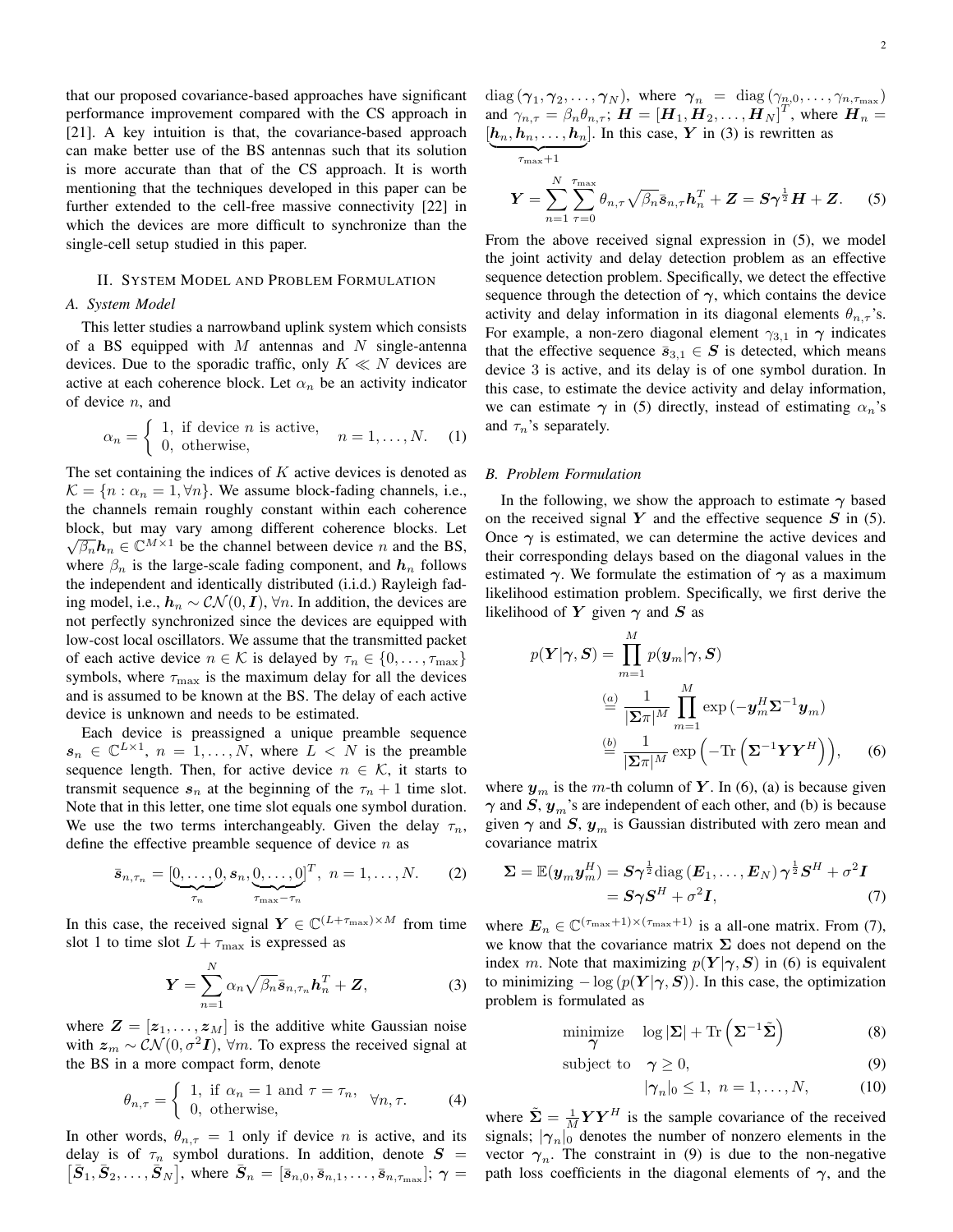constraint in [\(10\)](#page-1-5) is because there is at most one possible delay for each device. In addition, the estimation problem depends on the received signals only through the sample covariance  $\Sigma$ . Note that, the sample covariance  $\Sigma$  approaches the real covariance  $\Sigma$ as the increase of M, which in turn leads to a better solution.

<span id="page-2-1"></span>Algorithm 1 CD Algorithm followed by Constraint Enforcement for Solving Problem [\(8\)](#page-1-6)

1: Initialization:  $\hat{\gamma} = 0$ ,  $\hat{\Sigma} = \sigma^2 I$ ,  $f_0$ ,  $\epsilon = 1$ ,  $i = 0$ . 2: while  $\epsilon > \delta$  do 3:  $i \leftarrow i + 1$ ; 4: for  $n = 1, \ldots, N$  do 5: **for**  $\tau = 0, \ldots, \tau_{\text{max}}$  **do** 6: Compute  $\eta$  according to [\(14\)](#page-3-0) on the next page; 7:  $\hat{\gamma}_{n,\tau} \leftarrow \hat{\gamma}_{n,\tau} + \eta;$ 8:  $\hat{\Sigma}^{-1} \leftarrow \hat{\Sigma}^{-1} - \eta \frac{\hat{\Sigma}^{-1} s_{n,\tau} s_{n,\tau}^H \hat{\Sigma}^{-1}}{s_{n,\tau} s_{n,\tau}^H \hat{\Sigma}^{-1}}$  $\frac{\boldsymbol{\omega}}{1+\eta\boldsymbol{s}_{n,\tau}^H\boldsymbol{\Sigma}^{-1}\boldsymbol{s}_{n,\tau}};$ 9: end for 10: end for 11: Compute  $f_i$ ; 12:  $\epsilon = f_{i-1} - f_i;$ 13: **end while**  $\triangleright$  *End of the CD algorithm.* 14: Enforce constraint [\(10\)](#page-1-5) on  $\hat{\gamma}$  according to [\(11\)](#page-2-0); 15: Output  $\hat{\gamma}$ .

# III. PROPOSED ALGORITHMS FOR JOINT DEVICE ACTIVITY AND DELAY DETECTION

In this section, we propose two algorithms for solving the optimization problem in [\(8\)](#page-1-6). Note that the optimization problem in [\(8\)](#page-1-6) is not a convex problem. We first adopt the standard CD algorithm [\[12\]](#page-4-8), and then propose a BCD algorithm for solving the problem, respectively.

#### *A. CD Algorithm Followed by Constraint Enforcement*

The optimization problem [\(8\)](#page-1-6) can be efficiently solved by adopting the standard CD algorithm if we drop the constraint [\(10\)](#page-1-5) in the problem [\(8\)](#page-1-6). In this subsection, we first apply the standard CD algorithm to get an estimate  $\hat{\gamma}$  of  $\gamma$ . Then, we enforce the block-wise constraint in [\(10\)](#page-1-5) on the estimate  $\hat{\gamma}$  as follows:

$$
\hat{\gamma}_{n,\tau} = \begin{cases} \hat{\gamma}_{n,\tau}, & \text{if } \hat{\gamma}_{n,\tau} = \hat{\gamma}_n^{\text{max}}, \\ 0, & \text{otherwise}, \end{cases} \forall n, \tau,
$$
 (11)

where  $\hat{\gamma}_n^{\max} = \max_{\tau=0}^{\tau=\tau_{\max}} {\hat{\gamma}_{n,\tau}}$ .

The CD followed by constraint enforcement (CD-E) algo-rithm is summarized in Algorithm [1,](#page-2-1) where  $i$  denotes the index of iteration, and  $f_i$  denotes the objective value of problem [\(8\)](#page-1-6) at the *i*-th iteration. In particular,  $f_0$  denotes the objective value when the initial estimation  $\hat{\gamma}$  is set to be zero;  $\delta$  is a small number to control the convergence of the algorithm. After executing the CD-E algorithm, we get an estimate  $\hat{\gamma}$ . Then, we need to do a thresholding procedure as follows:

$$
\hat{\gamma}_{n,\tau} = \begin{cases} \hat{\gamma}_{n,\tau}, & \text{if } \hat{\gamma}_{n,\tau} \ge t_{\text{CD}}, \\ 0, & \text{otherwise}, \end{cases} \forall n, \tau,
$$
 (12)

where  $t_{\text{CD}}$  is a threshold to determine the nonzero diagonal elements in  $\hat{\gamma}$  since the estimated  $\hat{\gamma}$  has been corrupted by noise. Last, the activity and delay indicator  $\theta_{n,\tau}$  in [\(4\)](#page-1-7) is estimated as

<span id="page-2-5"></span>
$$
\hat{\theta}_{n,\tau} = \begin{cases} 1, & \text{if } \hat{\gamma}_{n,\tau} > 0, \\ 0, & \text{otherwise,} \end{cases} \quad \forall n,\tau. \tag{13}
$$

The indices of nonzero  $\hat{\theta}_{n,\tau}$  are the active devices and their corresponding delays.

#### *B. Block Coordinate Descent Algorithm*

The CD-E algorithm presented in the last subsection applies the CD algorithm to optimize the problem [\(8\)](#page-1-6) by relaxing the constraint [\(10\)](#page-1-5), and then enforces the obtained solution to satisfy the constraint in [\(10\)](#page-1-5). In this subsection, we introduce a BCD algorithm which takes the constraint [\(10\)](#page-1-5) into account within its optimization process. Thus, the BCD algorithm may lead to a better solution compared with the CD-E algorithm.

For the BCD algorithm, at each time, we only optimize  $\gamma_{\bar{n}}$ , while keeping  $\gamma_n$  for  $n \neq \overline{n}$  unchanged. In this case, the optimization problem in [\(8\)](#page-1-6) reduces to the following problem:

$$
\underset{\boldsymbol{\gamma}_n}{\text{minimize}} \quad \log |\boldsymbol{\Sigma}| + \text{Tr}\left(\boldsymbol{\Sigma}^{-1}\tilde{\boldsymbol{\Sigma}}\right) \tag{15}
$$

$$
subject to \quad \gamma_{\bar{n}} \ge 0,
$$
\n<sup>(16)</sup>

<span id="page-2-3"></span><span id="page-2-2"></span>
$$
|\gamma_{\bar{n}}|_0 \le 1. \tag{17}
$$

We propose to solve the problem [\(15\)](#page-2-2) by decomposing it into  $\tau_{\text{max}} + 1$  subproblems. Specifically, for the  $\bar{\tau}$ -th subproblem, we fix  $\gamma_{\bar{n},\tau} = 0$  for  $\tau \neq \bar{\tau}$ , and optimize  $\gamma_{\bar{n},\bar{\tau}}$  by solving the following problem:

$$
\underset{\gamma_{n,\tau}}{\text{minimize}} \quad \log |\Sigma| + \text{Tr}\left(\Sigma^{-1}\tilde{\Sigma}\right) \tag{18}
$$

$$
subject to \ \gamma_{\bar{n},\bar{\tau}} \ge 0. \tag{19}
$$

The above problem [\(18\)](#page-2-3) is exactly a subproblem within the CD-E algorithm (i.e., Line [6](#page-2-1) to Line [8](#page-2-1) in Algorithm [1\)](#page-2-1) and has a closed-form solution. For the  $\bar{\tau}$ -th subproblem, let  $\hat{\gamma}_{\bar{n},\bar{\tau}}$  be the solution to the subproblem [\(18\)](#page-2-3),  $\gamma_{\bar{n}}^{(\bar{\tau})} \in \mathbb{R}^{(\tau_{\text{max}}+1)\times 1}$  be a allzero vector except for the  $\bar{\tau}$ -th element being  $\hat{\gamma}_{\bar{n},\bar{\tau}}$ , and  $f_{\bar{n},\bar{\tau}}$ be the objective value of problem [\(18\)](#page-2-3) at  $\hat{\gamma}_{\bar{n},\bar{\tau}}$ . After solving subproblem [\(18\)](#page-2-3) for  $\bar{\tau} = 0, \ldots, \tau_{\text{max}}$ , the solution for problem [\(15\)](#page-2-2) is

<span id="page-2-6"></span>
$$
\gamma_{\bar{n}} = \gamma_{\bar{n}}^{(\hat{\tau})}, \quad \text{for} \quad \hat{\tau} = \underset{\tau}{\text{arg min}} \ f_{\bar{n},\tau}.
$$
 (20)

<span id="page-2-0"></span>The problem [\(15\)](#page-2-2) is solved from  $\bar{n}=1$  to  $\bar{n}=N$ . The BCD algorithm is summarized in Algorithm [2.](#page-3-1) After executing the BCD algorithm, we get an estimate  $\hat{\gamma}$ . Then, we determine the nonzero diagonal elements in  $\hat{\gamma}$  according to [\(12\)](#page-2-4) except that the threshold now is  $t_{\text{BCD}}$ . Last, the activity and delay indicator  $\theta_{n,\tau}$  in [\(4\)](#page-1-7) is similarly estimated as in [\(13\)](#page-2-5).

<span id="page-2-4"></span>In Section [IV,](#page-3-2) we show that the BCD algorithm outperforms the CD-E algorithm. The possible reasons are as follows. First, BCD solves the original problem while CD-E solves the relaxation problem albeit with a constraint enforcement procedure. Second, the monotonicity of the objective values in BCD is guaranteed. However, the constraint enforcement procedure in CD-E may destroy the monotonicity of the objective function, and possibly increases the objective value without any control.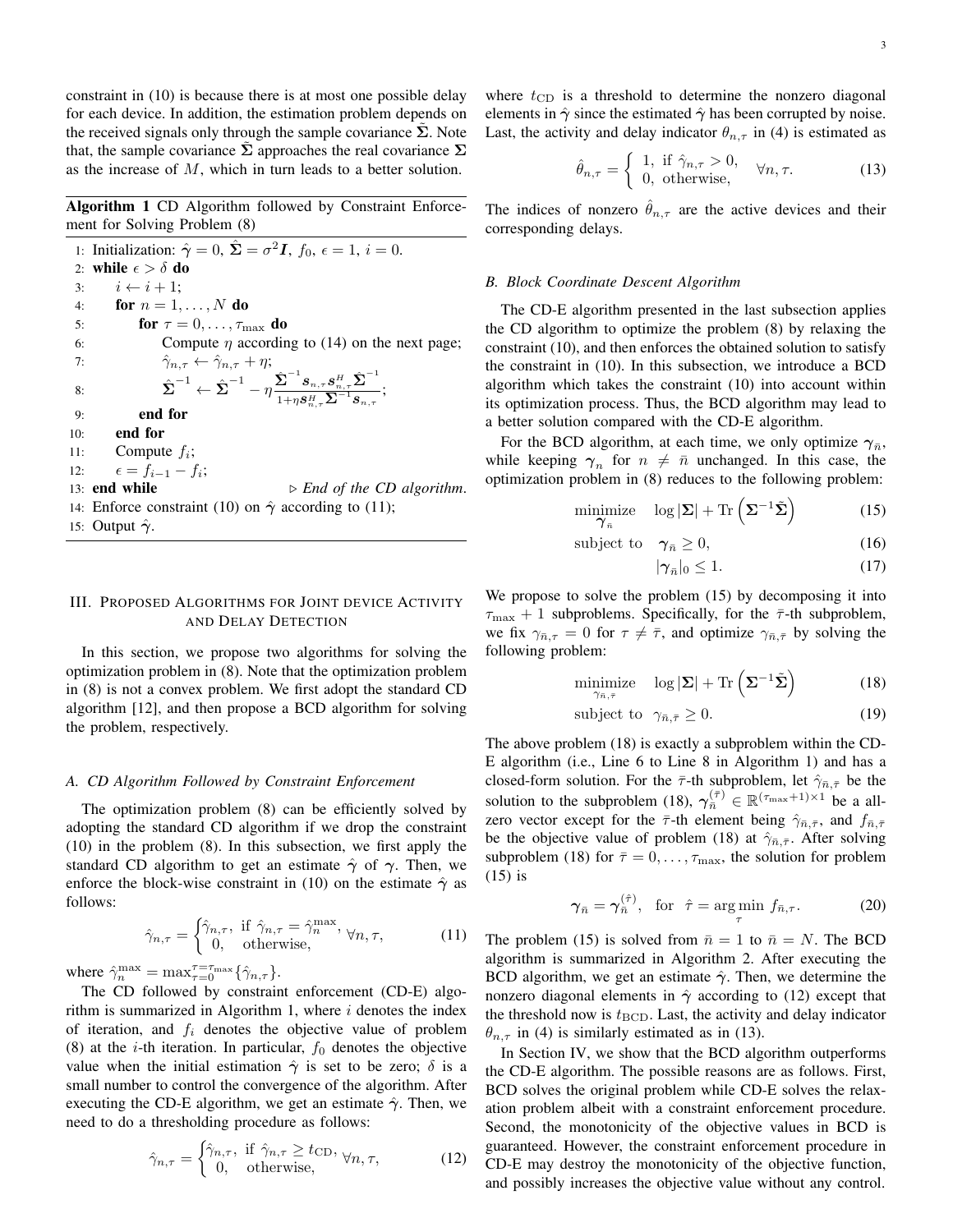<span id="page-3-0"></span>
$$
\eta = \max \left\{ \frac{\boldsymbol{s}_{n,\tau}^H \hat{\boldsymbol{\Sigma}}^{-1} \tilde{\boldsymbol{\Sigma}} \hat{\boldsymbol{\Sigma}}^{-1} \boldsymbol{s}_{n,\tau} - \boldsymbol{s}_{n,\tau}^H \hat{\boldsymbol{\Sigma}}^{-1} \boldsymbol{s}_{n,\tau}}{\left(\boldsymbol{s}_{n,\tau}^H \hat{\boldsymbol{\Sigma}}^{-1} \boldsymbol{s}_{n,\tau}\right)^2}, -\hat{\gamma}_{n,\tau} \right\}
$$
(14)

# <span id="page-3-1"></span>Algorithm 2 BCD Algorithm for Solving Problem [\(8\)](#page-1-6)

1: Initialization:  $\hat{\gamma} = 0$ ,  $f_0$ ,  $\epsilon = 1$ ,  $i = 0$ . 2: while  $\epsilon > \delta$  do 3:  $i \leftarrow i + 1$ ; 4: **for**  $\bar{n} = 1, \ldots, N$  do 5: **for**  $\bar{\tau} = 0, \ldots, \tau_{\text{max}}$  **do** 6: Set  $\hat{\gamma}_{\bar{n},\tau} = 0$  for  $\tau \neq \bar{\tau}$ ; 7: Compute  $\eta$  according to [\(14\)](#page-3-0); 8:  $\hat{\gamma}_{\bar{n},\bar{\tau}} \leftarrow \hat{\gamma}_{\bar{n},\bar{\tau}} + \eta;$ 9: Compute  $f_{\bar{n}, \bar{\tau}}$ ; 10: end for 11: Determine  $\gamma_{\bar{n}}$  according to [\(20\)](#page-2-6); 12: end for 13: Compute  $f_i$ ; 14:  $\epsilon = f_{i-1} - f_i;$ 15: end while 16: Output  $\hat{\gamma}$ .

# <span id="page-3-2"></span>IV. NUMERICAL RESULTS

In this section, we present the detection performance of the proposed CD-E and BCD algorithms in terms of missed detection probability (MDP) and false alarm probability (FAP). The MDP is the probability that an active device is detected to be inactive, or an active device is correctly detected but its delay is not correctly detected; the FAP is the probability that an inactive device is detected to be active. The number of potential devices is  $N = 200$ , the number of active devices is  $K = 90$ , the preamble sequence length is  $L = 100$ , and the maximum number of delays is  $\tau_{\text{max}} = 4$  symbol durations. All preamble sequences follow the i.i.d. complex Gaussian distribution with zero mean and unit variance. The noise power spectrum density is -169dBm/Hz, the bandwidth is 10 MHz, the transmit power of each device is set to be 23dBm, and the path loss is modeled as  $128.1+37.6 \log_{10}(d)$ , where d is the distance between the BS and devices in km [\[23\]](#page-4-13). For ease of demonstration, we consider a worst case in which all devices are located in the cell edge such that the large-scale fading coefficients are the same for all devices. In the simulations, we set  $d = 1$  km. Moreover, we set  $\delta = 10^{-3}$ ,  $t_{\text{CD}} = 0.1$ , and  $t_{\text{BCD}} = 0.12$ . Note that  $t_{\text{BCD}}$  is slightly larger than  $t_{\text{CD}}$  since we observed that the estimated  $\hat{\gamma}$  by the BCD algorithm is slightly larger than that by the CD-E algorithm. Last, we have two benchmarks to evaluate the performance of the proposed algorithms as follows: **EVALUATION CONFIRENT CONSULTS And CONSULTS AND CONFIRENT CONSULTS AND CONFIRENT CONSULTS AND CONFIRENT CONFIRENT CONFIRENT CONSULTS AND CONFIRENT CONFIRENT CONFIRENT CONFIRENT CONFIRENT CONFIRENT CONFIRENT CONFIRENT CONF** 

- CS approach in [\[21\]](#page-4-11). Ref. [\[21\]](#page-4-11) also studied the joint device activity and delay detection problem. Different from us, [\[21\]](#page-4-11) solved this problem by applying a CS approach.
- CD-E with  $\tau_{\text{max}} = 0$  and  $L = 104$ . We consider a case in which the delay is zero, and the sequence length is  $L = 104$ which is the same as the effective sequence length of the case with  $\tau_{\text{max}} = 4$  and  $L = 100$ . In this case, without



Fig. 1. MDP comparison over different numbers of antennas.

<span id="page-3-3"></span>

Fig. 2. FAP comparison over different numbers of antennas.

<span id="page-3-4"></span>activity, and the CD-E algorithm does not need to execute the constraint enforcement procedure in [\(11\)](#page-2-0). Thus, CD-E with  $\tau_{\text{max}} = 0$  and  $L = 104$  provides a performance upper bound of CD-E with  $\tau_{\text{max}} = 4$  and  $L = 100$ . In addition, the BCD algorithm is the same as the CD-E algorithm when  $\tau_{\text{max}} = 0$ .

We compare their performance in terms of MDP and FAP over different numbers of BS antennas in Fig. [1](#page-3-3) and Fig. [2,](#page-3-4) respectively. First, when  $\tau_{\text{max}} = 4$  and  $L = 100$ , CD-E and BCD outperform CS significantly both in MDP and FAP. A key intuition is that, the covariance-based approach can make better use of the BS antennas such that the sample covariance of the received signals approaches the real covariance as the increase of the number of BS antennas, which in turn leads to a better solution. Second, when  $\tau_{\text{max}} = 4$  and  $L = 100$ , BCD performs slightly better than CD-E. Specifically, from Fig. [1,](#page-3-3) they have the same MDP performance, while from Fig. [2,](#page-3-4) BCD performs better than CD-E in FAP when  $M$  is larger than 8. Third, in terms of MDP, "CD-E/BCD:  $\tau_{\text{max}} = 4$  and  $L = 100$ " perform roughly the same as "CD-E:  $\tau_{\text{max}} = 0$  and  $L = 104$ ", which is the performance limit of "CD-E/BCD:  $\tau_{\text{max}} = 4$  and  $L = 100$ "; in terms of FDP, the performance gap between "CD-E/BCD:  $\tau_{\text{max}} = 4$  and  $L = 100$ " and "CD-E:  $\tau_{\text{max}} = 0$  and  $L = 104$ " is small.